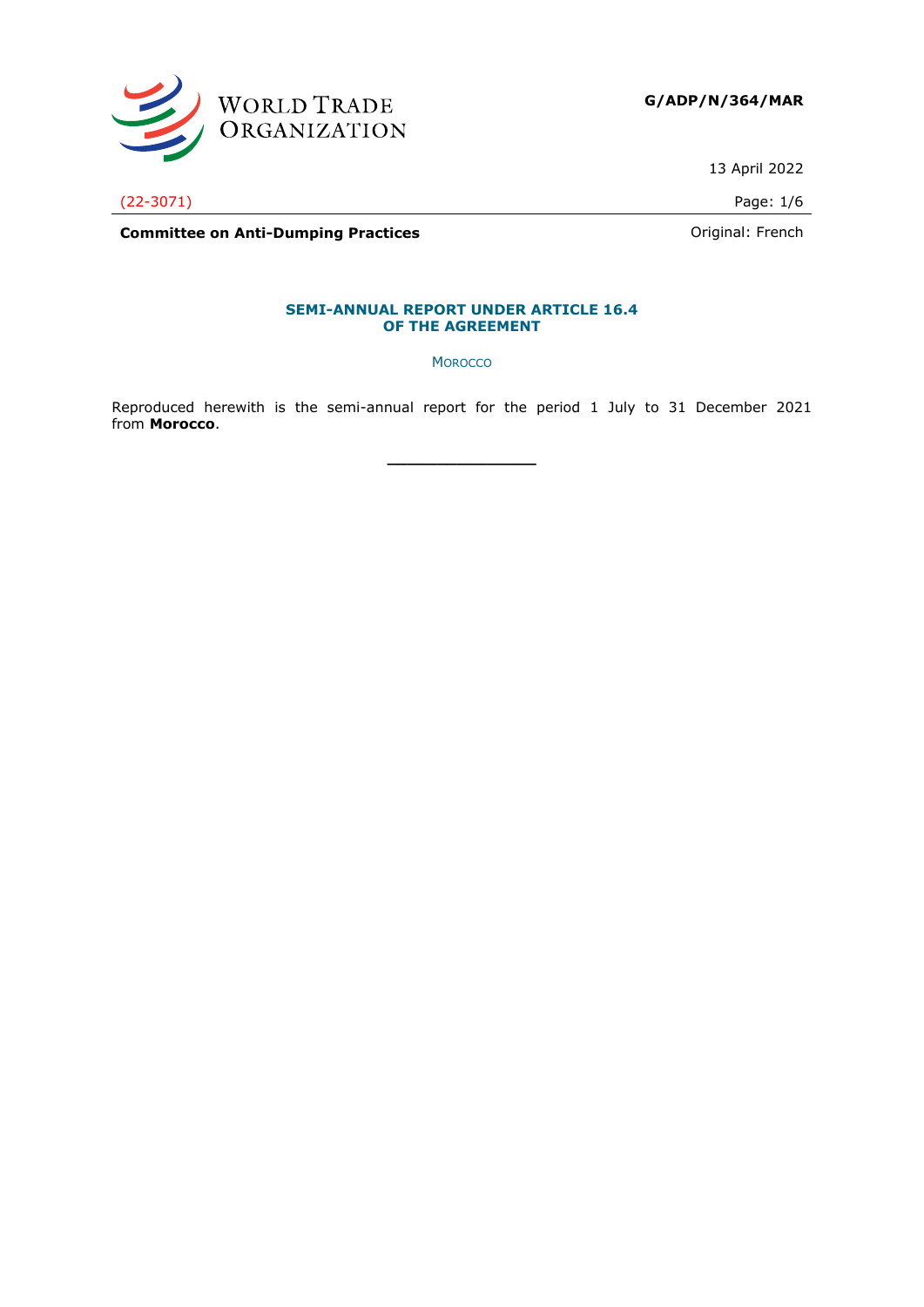# **Reporting Member: MOROCCO**<sup>1</sup>

### **SEMI-ANNUAL REPORT OF ANTI-DUMPING ACTIONS<sup>2</sup>**

#### FOR THE PERIOD 1 JULY TO 31 DECEMBER 2021

# **Original investigations**

| Country        | Product                                                        | <b>Initiation</b>            | <b>Provisional measures and</b>                | <b>Final measures</b>  |                         | <b>No final</b> | Other     | <b>Trade data</b>          |                    | <b>Basis for</b> |
|----------------|----------------------------------------------------------------|------------------------------|------------------------------------------------|------------------------|-------------------------|-----------------|-----------|----------------------------|--------------------|------------------|
| <b>or</b>      |                                                                |                              | preliminary                                    | <b>Definitive duty</b> | <b>Price</b>            | measures/       |           | (from published report(s)) |                    | normal value     |
| <b>Customs</b> |                                                                |                              | determinations                                 |                        | undertaking termination |                 |           |                            |                    | determination    |
| territory      | Description; HS 6-digit category                               | Date;                        | Date of duties; range of                       | Date of duties;        | Date of                 | Date;           | Date;     | Import volume              | Import volume      | Codes for all    |
|                | covering investigated product <sup>3</sup> ;                   | period of                    | individual dumping margins;                    | range of               | application;            | reason          | explanati | or value                   | as % of            | bases used in    |
|                | ID number; (*) if investigation of                             | investigation (D-            | "other" rates; [range of                       | individual             | range of                |                 | on        | (units/currency);          | apparent           | proceeding       |
|                | $>1$ country                                                   | dumping;                     | applied rates if different,                    | dumping                | individual              |                 |           | product coverage;          | domestic           |                  |
|                |                                                                | I-injury)                    | reason]                                        | margins; "other"       | dumping                 |                 |           | period, if different       | consumption        |                  |
|                |                                                                |                              |                                                | rates; [range of       | margins or              |                 |           | from columns 2/3           | or as % of         |                  |
|                |                                                                |                              |                                                | applied rates if       | minimum                 |                 |           |                            | total imports      |                  |
|                |                                                                |                              |                                                | different, reason]     | prices                  |                 |           |                            |                    |                  |
| 1              | $\overline{2}$                                                 | 3                            |                                                | 5.                     | 6                       | $\overline{z}$  | 8         | 9                          | 10                 | 11               |
| China          | Machine-made carpets (*)                                       | 31.12.2020<br>D: 01.07.2019- | Preliminary determination:<br>22.10.2021       |                        |                         |                 |           | TVSC:<br>2017:             | DIPTI:<br>2017: 6% |                  |
|                | 5701.10.00.10, 5701.10.00.90,<br>5701.90.00.10, 5701.90.00.90, | 30.06.2020                   | Affirmative                                    |                        |                         |                 |           | 534,093 m <sup>2</sup>     | 2018: 9%           |                  |
|                | 5702.31.00.00, 5702.32.00.00,                                  | I: 01.01.2017-               | Measure pending                                |                        |                         |                 |           | 2018:                      | 2019: 10%          |                  |
|                | 5702.39.00.10, 5702.39.00.90,                                  | 30.06.2020                   | Public Notice No.                              |                        |                         |                 |           | 677,457 m <sup>2</sup>     |                    |                  |
|                | 5702.41.00.00, 5702.42.00.00,                                  |                              | DDC/35/2021 published on                       |                        |                         |                 |           | 2019:                      |                    |                  |
|                | 5702.49.00.10, 5702.49.00.90,                                  |                              | the Moroccan Ministry of                       |                        |                         |                 |           | 740,384 m <sup>2</sup>     |                    |                  |
|                | 5702.50.00.10, 5702.50.00.20,                                  |                              | Industry and Trade website                     |                        |                         |                 |           |                            |                    |                  |
|                | 5702.50.00.91, 5702.50.00.99,                                  |                              | at:                                            |                        |                         |                 |           |                            |                    |                  |
|                | 5702.91.00.00, 5702.92.00.00,                                  |                              | https://www.mcinet.gov.m                       |                        |                         |                 |           |                            |                    |                  |
|                | 5702.99.00.10, 5702.99.00.90,                                  |                              | a/sites/default/files/docum                    |                        |                         |                 |           |                            |                    |                  |
|                | 5703.10.00.10, 5703.10.00.91,                                  |                              | ents/22-10%20-2021-                            |                        |                         |                 |           |                            |                    |                  |
|                | 5703.10.00.99, 5703.20.00.10,                                  |                              | Avis%20public%20nDDC-                          |                        |                         |                 |           |                            |                    |                  |
|                | 5703.20.00.91, 5703.20.00.99,                                  |                              | 35-2021%20-DP-                                 |                        |                         |                 |           |                            |                    |                  |
|                | 5703.30.00.10, 5703.30.00.91,                                  |                              | Tapis%20-%20VF.pdf                             |                        |                         |                 |           |                            |                    |                  |
|                | 5703.30.00.99, 5703.90.00.10,                                  |                              | The Joint Order of the                         |                        |                         |                 |           |                            |                    |                  |
|                | 5703.90.00.91, 5703.90.00.92,                                  |                              | Minister of Industry and                       |                        |                         |                 |           |                            |                    |                  |
|                | 5703.90.00.99, 5704.10.00.00,                                  |                              | Trade and the Minister of                      |                        |                         |                 |           |                            |                    |                  |
|                | 5704.20.00.00, 5704.90.00.00,                                  |                              | the Economy and Finance                        |                        |                         |                 |           |                            |                    |                  |
|                | 5705.00.00.10, 5705.00.00.21,                                  |                              | on provisional application of                  |                        |                         |                 |           |                            |                    |                  |
|                | 5705.00.00.29, 5705.00.00.30,                                  |                              | the measure is being<br>adopted and published. |                        |                         |                 |           |                            |                    |                  |
|                | 5705.00.00.40, 5705.00.00.51,<br>5705.00.00.59, 5705.00.00.60, |                              |                                                |                        |                         |                 |           |                            |                    |                  |
|                | 5705.00.00.90                                                  |                              |                                                |                        |                         |                 |           |                            |                    |                  |
|                | AD-10.20. Tapis. CHN                                           |                              |                                                |                        |                         |                 |           |                            |                    |                  |

<sup>1</sup> Website address where published reports on investigations are available: [https://www.mcinet.gov.ma/en/antidumping.](https://www.mcinet.gov.ma/en/antidumping)

 $<sup>2</sup>$  All terms and column headings used in this format have the meanings assigned to them in the instructions.</sup>

<sup>3</sup> For reference purposes only.

-<br>م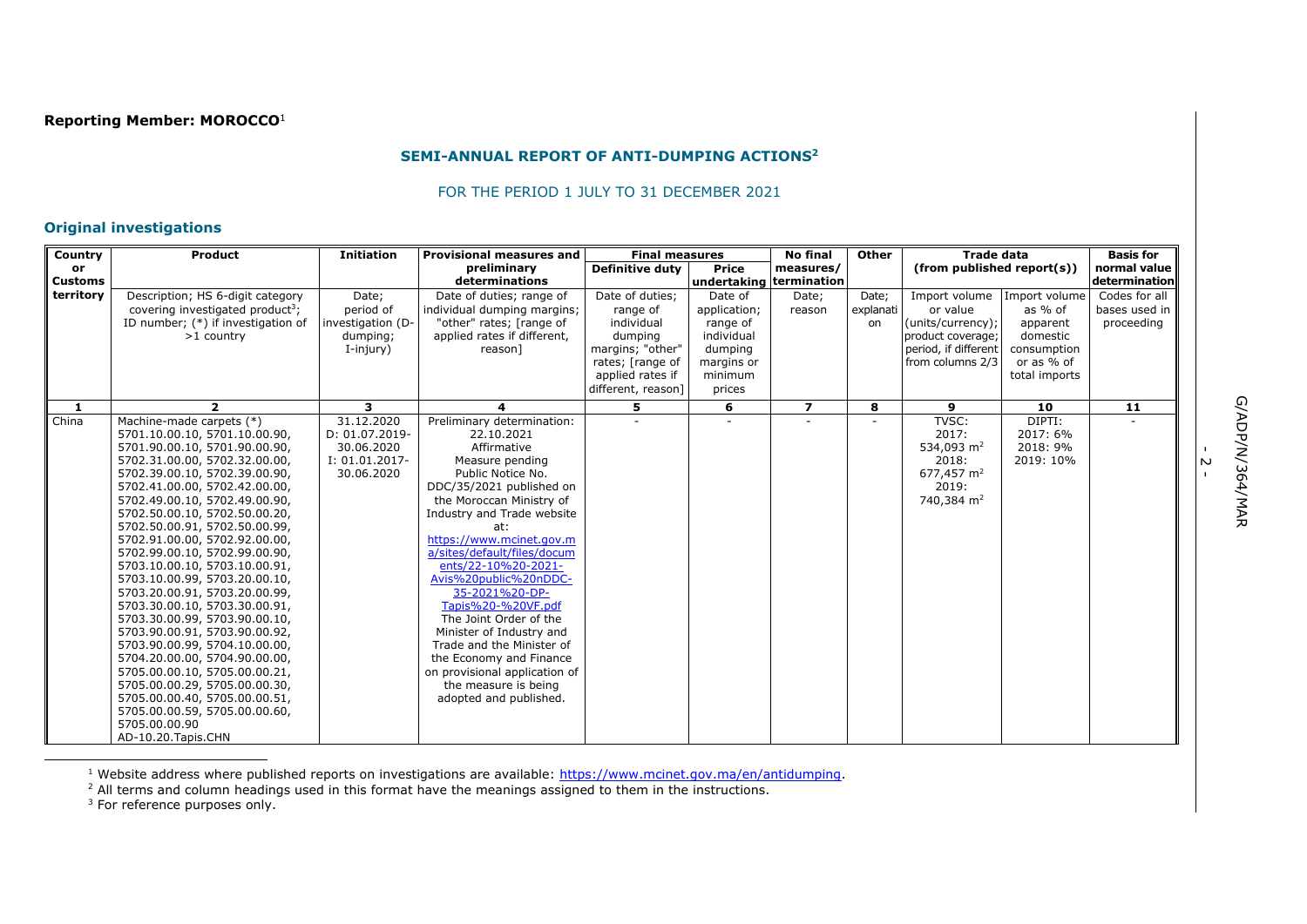| 1      | $\overline{2}$                                                 | $\overline{\mathbf{3}}$ | 4                                                         | $\overline{\mathbf{5}}$ | 6 | $\overline{ }$ | 8 | $\overline{9}$           | $\overline{10}$ | $\overline{11}$ |                             |
|--------|----------------------------------------------------------------|-------------------------|-----------------------------------------------------------|-------------------------|---|----------------|---|--------------------------|-----------------|-----------------|-----------------------------|
| Egypt  | Machine-made carpets (*)                                       | 31.12.2020              | Preliminary determination:                                |                         |   |                |   | TVSC:                    | DIPTI:          |                 |                             |
|        | 5701.10.00.10, 5701.10.00.90,                                  | D: 01.07.2019-          | 22.10.2021                                                |                         |   |                |   | 2017:                    | 2017: 3%        |                 |                             |
|        | 5701.90.00.10, 5701.90.00.90,                                  | 30.06.2020              | Affirmative                                               |                         |   |                |   | 267,934 $m2$             | 2018: 6%        |                 |                             |
|        | 5702.31.00.00, 5702.32.00.00,                                  | I: 01.01.2017-          | Measure pending                                           |                         |   |                |   | 2018:                    | 2019: 9%        |                 |                             |
|        | 5702.39.00.10, 5702.39.00.90,                                  | 30.06.2020              | Public Notice No.                                         |                         |   |                |   | 423,913 m <sup>2</sup>   |                 |                 |                             |
|        | 5702.41.00.00, 5702.42.00.00,                                  |                         | DDC/35/2021 published on                                  |                         |   |                |   | 2019:                    |                 |                 |                             |
|        | 5702.49.00.10, 5702.49.00.90,                                  |                         | the Moroccan Ministry of                                  |                         |   |                |   | 673,735 m <sup>2</sup>   |                 |                 |                             |
|        | 5702.50.00.10, 5702.50.00.20,                                  |                         | Industry and Trade website                                |                         |   |                |   |                          |                 |                 |                             |
|        | 5702.50.00.91, 5702.50.00.99,                                  |                         | at:                                                       |                         |   |                |   |                          |                 |                 |                             |
|        | 5702.91.00.00, 5702.92.00.00,                                  |                         | https://www.mcinet.gov.ma<br>/sites/default/files/documen |                         |   |                |   |                          |                 |                 |                             |
|        | 5702.99.00.10, 5702.99.00.90,                                  |                         | ts/22-10%20-2021-                                         |                         |   |                |   |                          |                 |                 |                             |
|        | 5703.10.00.10, 5703.10.00.91,                                  |                         | Avis%20public%20nDDC-                                     |                         |   |                |   |                          |                 |                 |                             |
|        | 5703.10.00.99, 5703.20.00.10,<br>5703.20.00.91, 5703.20.00.99, |                         | 35-2021%20-DP-Tapis%20-                                   |                         |   |                |   |                          |                 |                 |                             |
|        | 5703.30.00.10, 5703.30.00.91,                                  |                         | %20VF.pdf                                                 |                         |   |                |   |                          |                 |                 |                             |
|        | 5703.30.00.99, 5703.90.00.10,                                  |                         | The Joint Order of the                                    |                         |   |                |   |                          |                 |                 |                             |
|        | 5703.90.00.91, 5703.90.00.92,                                  |                         | Minister of Industry and                                  |                         |   |                |   |                          |                 |                 |                             |
|        | 5703.90.00.99, 5704.10.00.00,                                  |                         | Trade and the Minister of                                 |                         |   |                |   |                          |                 |                 |                             |
|        | 5704.20.00.00, 5704.90.00.00,                                  |                         | the Economy and Finance                                   |                         |   |                |   |                          |                 |                 |                             |
|        | 5705.00.00.10, 5705.00.00.21,                                  |                         | on provisional application of                             |                         |   |                |   |                          |                 |                 |                             |
|        | 5705.00.00.29, 5705.00.00.30,                                  |                         | the measure is being                                      |                         |   |                |   |                          |                 |                 |                             |
|        | 5705.00.00.40, 5705.00.00.51,                                  |                         | adopted and published.                                    |                         |   |                |   |                          |                 |                 |                             |
|        | 5705.00.00.59, 5705.00.00.60,                                  |                         |                                                           |                         |   |                |   |                          |                 |                 |                             |
|        | 5705.00.00.90                                                  |                         |                                                           |                         |   |                |   |                          |                 |                 |                             |
|        | AD-10.20. Tapis. EGY                                           |                         |                                                           |                         |   |                |   |                          |                 |                 |                             |
| Jordan | Machine-made carpets (*)                                       | 31.12.2020              | Preliminary determination:                                |                         |   |                |   | TVSC:                    | DIPTI:          |                 | G/ADP/N/364/MAR<br>$\omega$ |
|        | 5701.10.00.10, 5701.10.00.90,                                  | D: 01.07.2019-          | 22.10.2021                                                |                         |   |                |   | 2017:                    | 2017: 1%        |                 |                             |
|        | 5701.90.00.10, 5701.90.00.90,                                  | 30.06.2020              | Affirmative                                               |                         |   |                |   | 89,382 m <sup>2</sup>    | 2018: 3%        |                 |                             |
|        | 5702.31.00.00, 5702.32.00.00,                                  | I: 01.01.2017-          | Measure pending                                           |                         |   |                |   | 2018:                    | 2019: 8%        |                 |                             |
|        | 5702.39.00.10, 5702.39.00.90,                                  | 30.06.2020              | Public Notice No.                                         |                         |   |                |   | $265.726$ m <sup>2</sup> |                 |                 |                             |
|        | 5702.41.00.00, 5702.42.00.00,                                  |                         | DDC/35/2021 published on                                  |                         |   |                |   | 2019:                    |                 |                 |                             |
|        | 5702.49.00.10, 5702.49.00.90,                                  |                         | the Moroccan Ministry of                                  |                         |   |                |   | 587,246 m <sup>2</sup>   |                 |                 |                             |
|        | 5702.50.00.10, 5702.50.00.20,                                  |                         | Industry and Trade website                                |                         |   |                |   |                          |                 |                 |                             |
|        | 5702.50.00.91, 5702.50.00.99,                                  |                         | at:<br>https://www.mcinet.gov.m                           |                         |   |                |   |                          |                 |                 |                             |
|        | 5702.91.00.00, 5702.92.00.00,<br>5702.99.00.10, 5702.99.00.90, |                         | a/sites/default/files/docum                               |                         |   |                |   |                          |                 |                 |                             |
|        | 5703.10.00.10, 5703.10.00.91,                                  |                         | ents/22-10%20-2021-                                       |                         |   |                |   |                          |                 |                 |                             |
|        | 5703.10.00.99, 5703.20.00.10,                                  |                         | Avis%20public%20nDDC-                                     |                         |   |                |   |                          |                 |                 |                             |
|        | 5703.20.00.91, 5703.20.00.99,                                  |                         | 35-2021%20-DP-                                            |                         |   |                |   |                          |                 |                 |                             |
|        | 5703.30.00.10, 5703.30.00.91,                                  |                         | Tapis%20-%20VF.pdf                                        |                         |   |                |   |                          |                 |                 |                             |
|        | 5703.30.00.99, 5703.90.00.10,                                  |                         | The Joint Order of the                                    |                         |   |                |   |                          |                 |                 |                             |
|        | 5703.90.00.91, 5703.90.00.92,                                  |                         | Minister of Industry and                                  |                         |   |                |   |                          |                 |                 |                             |
|        | 5703.90.00.99, 5704.10.00.00,                                  |                         | Trade and the Minister of                                 |                         |   |                |   |                          |                 |                 |                             |
|        | 5704.20.00.00, 5704.90.00.00,                                  |                         | the Economy and Finance                                   |                         |   |                |   |                          |                 |                 |                             |
|        | 5705.00.00.10, 5705.00.00.21,                                  |                         | on provisional application of                             |                         |   |                |   |                          |                 |                 |                             |
|        | 5705.00.00.29, 5705.00.00.30,                                  |                         | the measure is being                                      |                         |   |                |   |                          |                 |                 |                             |
|        | 5705.00.00.40, 5705.00.00.51,                                  |                         | adopted and published.                                    |                         |   |                |   |                          |                 |                 |                             |
|        | 5705.00.00.59, 5705.00.00.60,                                  |                         |                                                           |                         |   |                |   |                          |                 |                 |                             |
|        | 5705.00.00.90                                                  |                         |                                                           |                         |   |                |   |                          |                 |                 |                             |
|        | AD-10.20. Tapis. JOR                                           |                         |                                                           |                         |   |                |   |                          |                 |                 |                             |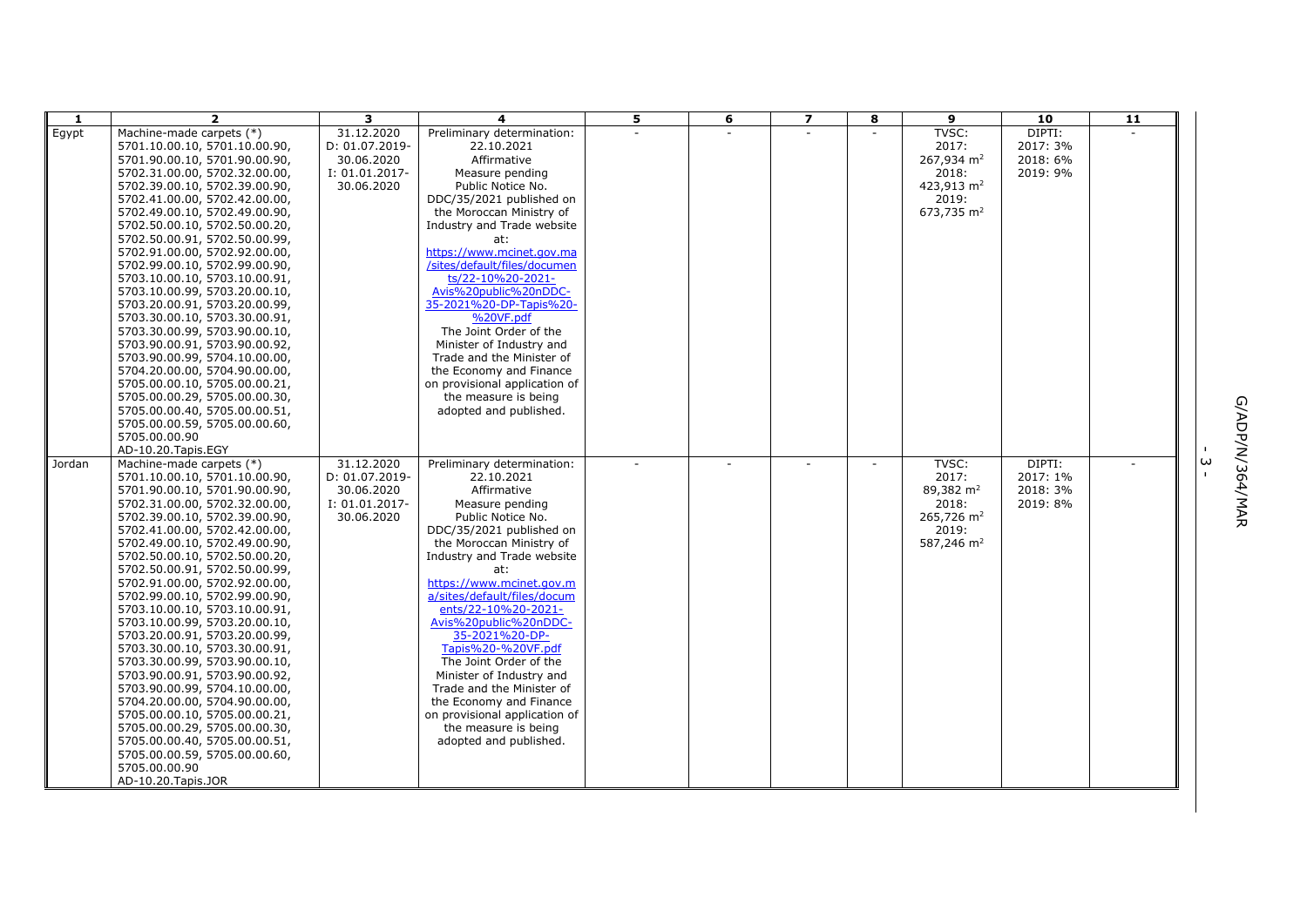# **Reviews/Other subsequent proceedings**

| Country       | Product                                                        | <b>Initiation</b> | Preliminary                               | <b>Final results</b>                     |                      | <b>Revocation</b> | Other<br>(e.g.                | <b>Trade data</b>                                        |                          | <b>Basis for</b>              |
|---------------|----------------------------------------------------------------|-------------------|-------------------------------------------|------------------------------------------|----------------------|-------------------|-------------------------------|----------------------------------------------------------|--------------------------|-------------------------------|
| or<br>customs |                                                                |                   | results/<br>determinations                | <b>Definitive duty</b>                   | Price<br>undertaking | of<br>measures    | measures not<br>affecting the | (if available from published<br>result(s) on proceeding) |                          | normal value<br>determination |
| territory     |                                                                |                   |                                           |                                          |                      |                   | duty level)                   |                                                          |                          |                               |
|               | Description; HS 6-digit                                        | Date, type of     | Effective date;                           | Effective date;                          | Effective            | Date,             | Date,                         | Import volume or                                         | Import volume            | Codes for all                 |
|               | category covering investigated                                 | review or         | range of                                  | range of                                 | date; range of       | reason            | explanation                   | value (units/                                            | as % of                  | bases used in                 |
|               | product;                                                       | procedure         | individual                                | individual                               | individual           |                   |                               | currency);                                               | apparent                 | proceeding                    |
|               | ID number;                                                     | (code), period    | dumping margins;                          | dumping margins;                         | dumping              |                   |                               | product coverage;                                        | domestic                 |                               |
|               | $(*)$ if investigation of $>1$                                 | covered           | "other" rates;                            | "other" rates;                           | margins or           |                   |                               | period, if different                                     | consumption or           |                               |
|               | country                                                        |                   | [range of applied]<br>rates if different, | [range of applied<br>rates if different, | minimum              |                   |                               | from columns 2/3                                         | as % of total<br>imports |                               |
|               |                                                                |                   | reason]                                   | reason]                                  | prices; or<br>other  |                   |                               |                                                          |                          |                               |
|               |                                                                |                   |                                           |                                          | outcome              |                   |                               |                                                          |                          |                               |
|               |                                                                |                   |                                           |                                          | (code)               |                   |                               |                                                          |                          |                               |
| 1             | $\overline{2}$                                                 | 3                 | 4                                         | 5.                                       | 6                    | 7                 | 8                             | 9                                                        | 10                       | 11                            |
| Egypt         | Laminboard 4412.10.99.21,                                      | 17.12.2020        |                                           | Final                                    |                      |                   | Duty remains                  | TVSC:                                                    | DIPTI:                   |                               |
|               | 4412.10.99.29, 4412.10.99.90,                                  | Sunset/Expiry     |                                           | determination                            |                      |                   | in force                      | 2015: 8,053 $m3$                                         | 2015: 22%                |                               |
|               | 4412.31.98.21, 4412.31.98.29,                                  | Review            |                                           | $15.12.2021 -$                           |                      |                   | pending the                   | 2016: 4,673 m <sup>3</sup>                               | 2016: 8%                 |                               |
|               | 4412.31.98.90, 4412.33.99.21,                                  | D: 01.07.2019-    |                                           | Imposition                               |                      |                   | outcome of the                | 2017: 4,436 m <sup>3</sup>                               | 2017: 9%                 |                               |
|               | 4412.33.99.29, 4412.33.99.90,                                  | 30.06.2020        |                                           | pending <sup>4</sup>                     |                      |                   | review.                       | 2018: 4,044 $m3$                                         | 2018: 7%                 |                               |
|               | 4412.34.99.21, 4412.34.99.29,                                  | $I: 01.01.2015-$  |                                           |                                          |                      |                   | 21.12.2020                    | 2019: 2,300 $\text{m}^3$                                 | 2019: 4%                 |                               |
|               | 4412.34.99.90, 4412.39.99.21,                                  | 30.06.2020        |                                           |                                          |                      |                   | $(P)^5$                       | 2020 (January-                                           | 2020 (January-           |                               |
|               | 4412.39.99.29, 4412.39.99.90,                                  |                   |                                           |                                          |                      |                   | 22.12.2020 (C)                | June):285                                                | June): 1%                |                               |
|               | 4412.94.99.21, 4412.94.99.29,<br>4412.94.99.90, 4412.99.98.21, |                   |                                           |                                          |                      |                   |                               |                                                          |                          |                               |
|               | 4412.99.98.29, 4412.99.98.90,                                  |                   |                                           |                                          |                      |                   |                               |                                                          |                          |                               |
|               | AD-6.14.CPL.EGY                                                |                   |                                           |                                          |                      |                   |                               |                                                          |                          |                               |

P - Publication date<br>C - Date of comment

C - Date of commencement of duty collection<br>DIPTI - Dumped imports as % of total imports

- Dumped imports as % of total imports

TVSC - Trade volume of subject country<br>TMP - Third country price

- Third country price

[https://www.mcinet.gov.ma/sites/default/files/documents/Avis%20public%20n%C2%B0%20DDC.36.2021.pdf.](https://www.mcinet.gov.ma/sites/default/files/documents/Avis%20public%20n%C2%B0%20DDC.36.2021.pdf) The Joint Order of the Minister of Industry and Trade and the Minister of the Economy and Finance is being adopted and published in the Official Journal.

- 4 -

<sup>4</sup> Public Notice No. DDC/36/2021 published on the Ministry of Industry and Trade website at:

<sup>&</sup>lt;sup>5</sup> Please note that the date of extension pending the outcome of the review had been omitted in documents G/ADP/N/350/MAR and G/ADP/N/357/MAR.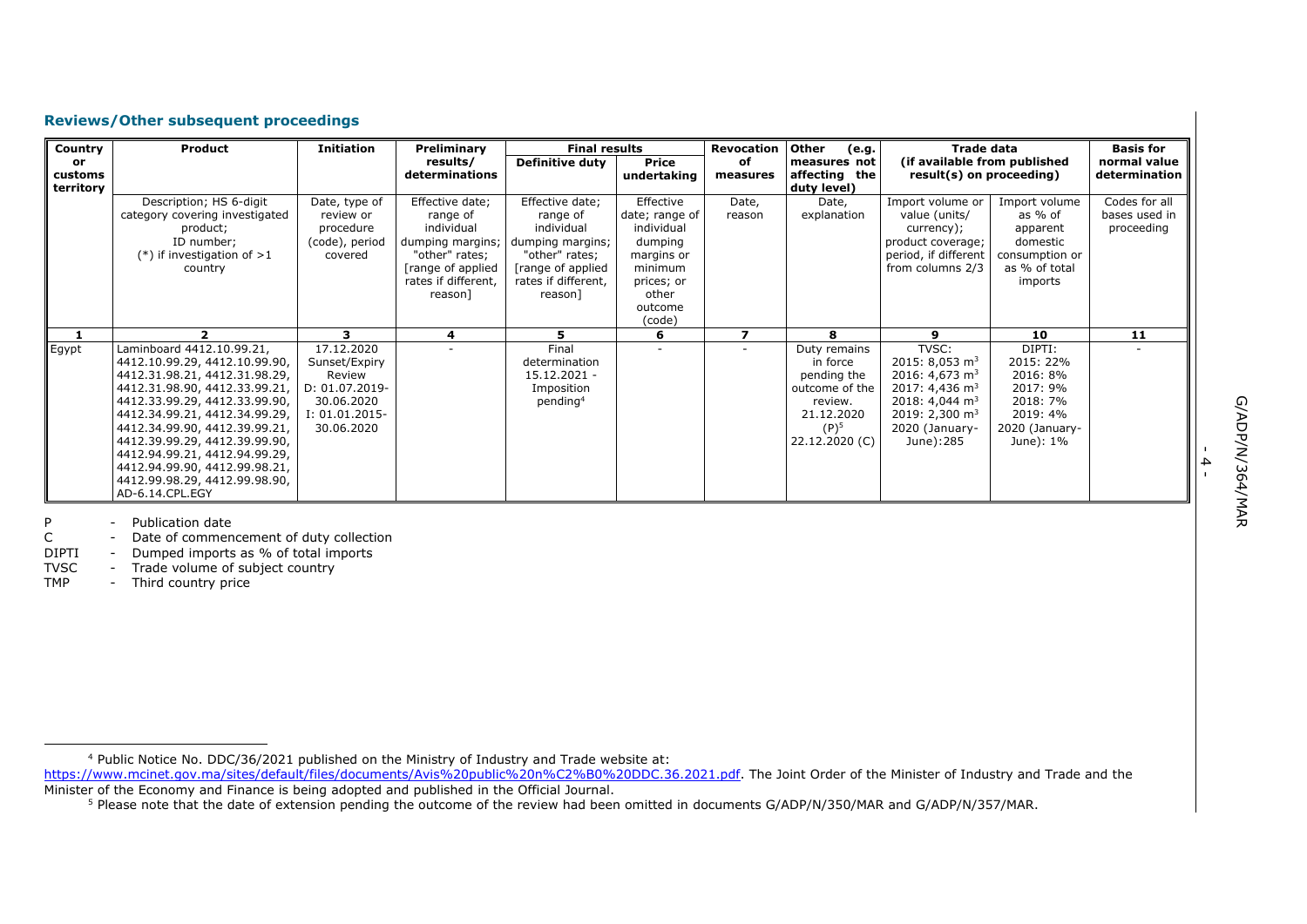### G/ADP/N/364/MAR

#### - 5 -

#### **ANNEXES**

### ANTI-DUMPING MEASURES IN FORCE AS OF 31 DECEMBER 2021

| Country/                        | Product,                        | Measure(s)    | Date of initial imposition/ | Date(s) of extension;    |
|---------------------------------|---------------------------------|---------------|-----------------------------|--------------------------|
| <b>Customs</b><br>Investigation |                                 |               | publication reference       | publication              |
| territory                       | ID number                       |               |                             | reference(s)             |
| China                           | Plywood                         | Duties        | 04.06.2012                  | 27.07.2018               |
|                                 | AD-1.11.CHN                     |               | Official Journal            | Official Journal         |
|                                 |                                 |               | No. 6119 of                 | No. 6694 of              |
|                                 |                                 |               | 21.01.2013                  | 26.07.2018               |
|                                 | Refrigerators                   | Duties        | 16.01.2018                  |                          |
|                                 | AD-8.16.REFG.CHN                |               | Official Journal            |                          |
|                                 |                                 |               | No. 6639 of 15.01.2018      |                          |
| Denmark                         | Insulin                         | Price         | 26.05.2015                  | 06.12.2019*1             |
|                                 | AD-3.12.DK                      | undertaking   | Official Journal            | 20.01.2021 <sup>2</sup>  |
|                                 |                                 |               | No.6363 of                  |                          |
|                                 |                                 |               | 25.05.2015                  |                          |
| Egypt                           | Laminboard                      | Duties        | 22.12.2015                  | 22.12.2020 <sup>3*</sup> |
|                                 | AD-6.14.CPL.EGY                 |               | Official Journal            | Joint Order No.          |
|                                 |                                 |               | No. 6423 of                 | 3037.20 of 14.12.2020    |
|                                 |                                 |               | 21.12.2015                  | of the Minister of       |
|                                 |                                 |               |                             | Industry, Trade and the  |
|                                 |                                 |               |                             | Green and Digital        |
|                                 |                                 |               |                             | Economy and the          |
|                                 |                                 |               |                             | Minister of the          |
|                                 |                                 |               |                             | Economy and Finance,     |
|                                 |                                 |               |                             | published in Arabic in   |
|                                 |                                 |               |                             | Official Journal No.     |
|                                 |                                 |               |                             | 6945 of 21.12.2020       |
| European                        | Polyvinyl chloride              | Duties        | 14.07.2017                  |                          |
| Union $4$                       | AD-7.15.PVC.UE                  |               | Official Journal            |                          |
|                                 |                                 |               | No. 6586 of                 |                          |
|                                 |                                 |               | 13.07.2017                  |                          |
| Mexico                          | Polyvinyl chloride              | Duties        | 14.07.2017                  |                          |
|                                 | AD-7.15.PVC.MEX                 |               | Official Journal            |                          |
|                                 |                                 |               | No. 6586 of                 |                          |
|                                 |                                 |               | 13.07.2017                  |                          |
| Thailand                        | Refrigerators                   | <b>Duties</b> | 16.01.2018                  |                          |
|                                 | AD-8.16.REFG.THA                |               | Official Journal            |                          |
|                                 |                                 |               | No. 6639 of 15.01.2018      |                          |
| Tunisia                         | Exercise books                  | Duties        | 04.01.2019                  |                          |
|                                 | AD-11.17.CAHIER.TUN             |               | Official Journal            |                          |
|                                 |                                 |               | No. 6740 of                 |                          |
|                                 |                                 |               | 03.01.2019                  |                          |
| Turkey                          | Refrigerators                   | Duties        | 16.01.2018                  |                          |
|                                 | AD-8.16.REFG.TUR                |               | Official Journal            |                          |
|                                 |                                 |               | No. 6639 of 15.01.2018      |                          |
| United                          | Polyvinyl chloride <sup>5</sup> | Duties        | 01.01.2021                  |                          |
| Kingdom                         | AD-7.15.PVC.UK                  |               | Official Journal            |                          |
|                                 |                                 |               | No. 6586 of                 |                          |
|                                 |                                 |               | 13.07.2017                  |                          |
|                                 |                                 |               |                             |                          |

 $1$  Please note that the price undertaking has been renewed in agreement with the parties following an exchange of letters between the Ministry and the parties involved. As a result, there has been no publication.  $^2$  Please note that the price undertaking has been renewed in agreement with the parties following an exchange of letters between the Ministry and the parties involved. As a result, there has been no publication.

 $3$  Please note that the date of extension pending the outcome of the review had been omitted in documents G/ADP/N/350/MAR and G/ADP/N/357/MAR.

<sup>&</sup>lt;sup>4</sup> The European Union (27 member States).

<sup>5</sup> Please note that prior to 1 January 2021, this measure applied to the United Kingdom as a member of the European Union.